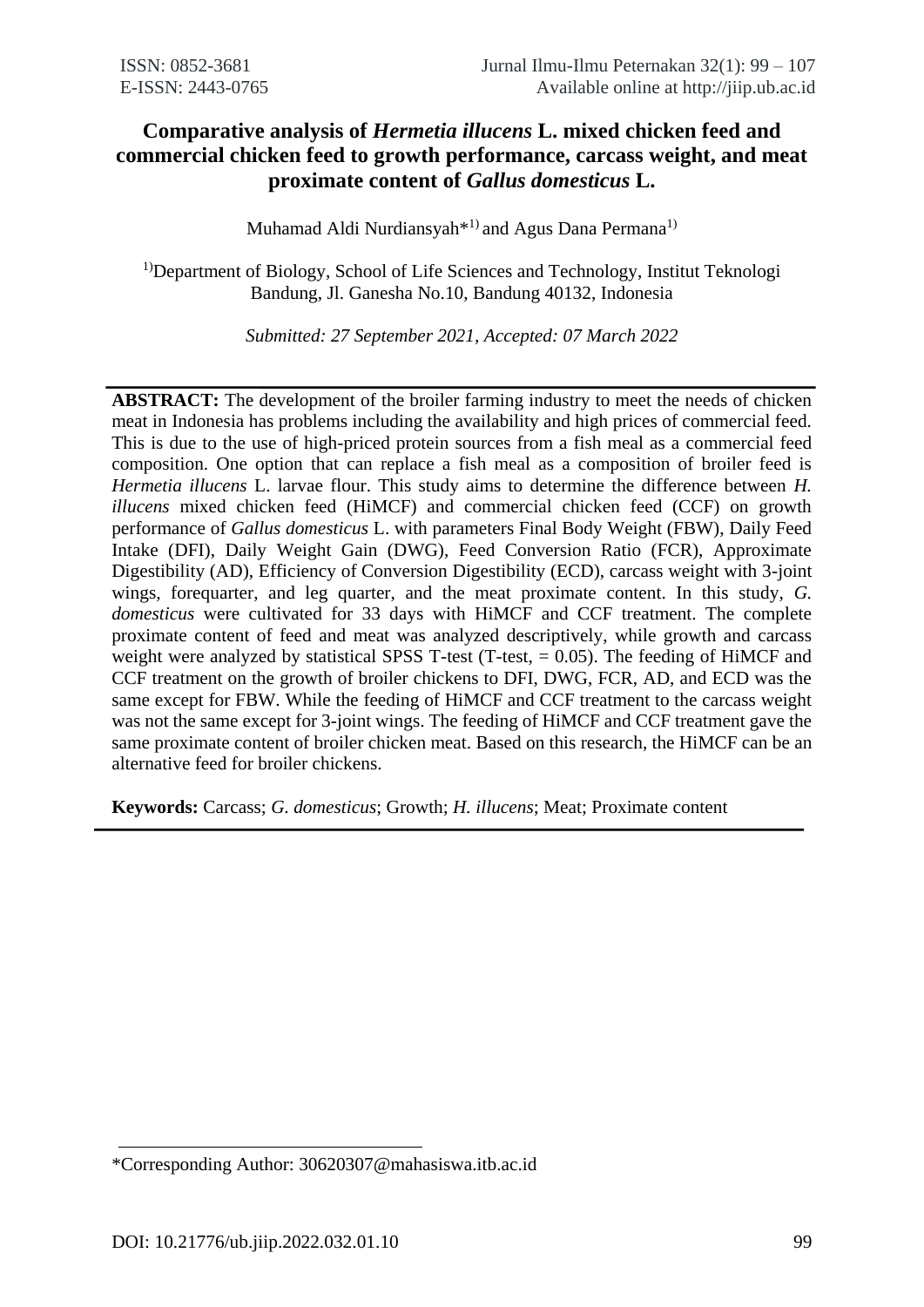# **INTRODUCTION**

Production of broiler chicken (*Gallus domesticus* L.) in Indonesia in 2019 was 3,495,090 tons, an increase of 85,532 tons from the previous year, followed by an increase in broiler meat consumption per capita by 1.87% from 5,579 tons to 5,683 kg (Directorate General of Livestock and Animal Health, 2020). The increase in production and consumption of chicken meat indicates the development of the livestock industry in Indonesia. However, the development of this industry has not been followed by the availability and price of commercial broiler feed, which is more affordable, but the availability of feed is limited, and the price of broiler chicken feed is relatively expensive because it has a high crude protein content derived from the expensive fish meal (Wardhana, 2016; Henry et al., 2015).

In developing countries such as Indonesia, fish meal is used as one of the compositions of animal feed as the main source of crude protein (Wardhana, 2016), while in European countries the use of fish meal as a mixture of animal feed composition is no longer allowed so that soy flour is used as a source of crude protein for feed livestock (Schiavone et al., 2017). In Indonesia, the cost of feed for broiler production is 70 % of operational costs (Nasruddin, 2010).

The high cost of broiler chicken feed makes chicken farmers get not enough profit. One of the efforts to reduce the cost of broiler feed is by substituting the composition of a fish meal using insects because proteins derived from insects are more economical, environmentally friendly, and have an important role in nature. Insects are reported to have high feed conversion efficiency and can be reared, and massproduced (Gasco et al., 2013; Henry et al., 2015; Huis, 2013).

Insects that contain a crude protein content of  $40 - 50$  % with lipids content ranging from 29 – 32 % are *Hermetia illucens* L (Diptera: Stratiomyidae)

(Barragán-Fonseca, 2018; Doberman et al., 2017; Cullere et al., 2016; Bosch et al., 2014). Utilization of *H. illucens*, namely leftover cultivation media, can be used as solid organic fertilizer, liquid organic fertilizer, and hydroponic nutrient solution from leachate, and the larvae become one of the compositions of animal feed such as broiler chicken feed (Abduh et al., 2020; Diener et al., 2009). Similar applications have been made with the substitution of soy flour by *H. illucens* larvae flour giving satisfactory growth performance, carcass weight, and overall meat quality of broiler chickens (Schiavone et al., 2017; Renna et al., 2017). Based on this research, *H. illucens* larvae flour can also substitute expensive fish meal, and no research has been done.

This study aims to determine the difference between *H. illucens* mixed chicken feed (HiMCF) and commercial chicken feed (CCF) on growth performance of *Gallus domesticus* L. with parameters Final Body Weight (FBW), Daily Feed Intake (DFI), Daily Weight Gain (DWG), Feed Conversion Ratio (FCR), Approximate Digestibility (AD), Efficiency of Conversion Digestibility (ECD) and carcass weight with 3-joint wings, forequarter, and leg quarter, and the meat proximate content.

#### **MATERIALS AND METHODS Location and time of research**

The *H. illucens* cultivation and making HiMCF was conducted in Technology Laboratory XI School of Life Sciences and Technology ITB Ganesha. The broiler farming research was conducted in Malang Village,Majalaya District, Bandung Regency (7°04'56.9"S 107°47'48.9"E) at an altitude of 1,183 masl with 1-day-oldchicken (DOC) under a partitioned cage. Chicken is then harvested on the following day by fasting for one night. Testing of HiMCF and CCF proximate content and meat proximate content at Laboratory of the Faculty of Animal Husbandry, Padjadjaran University.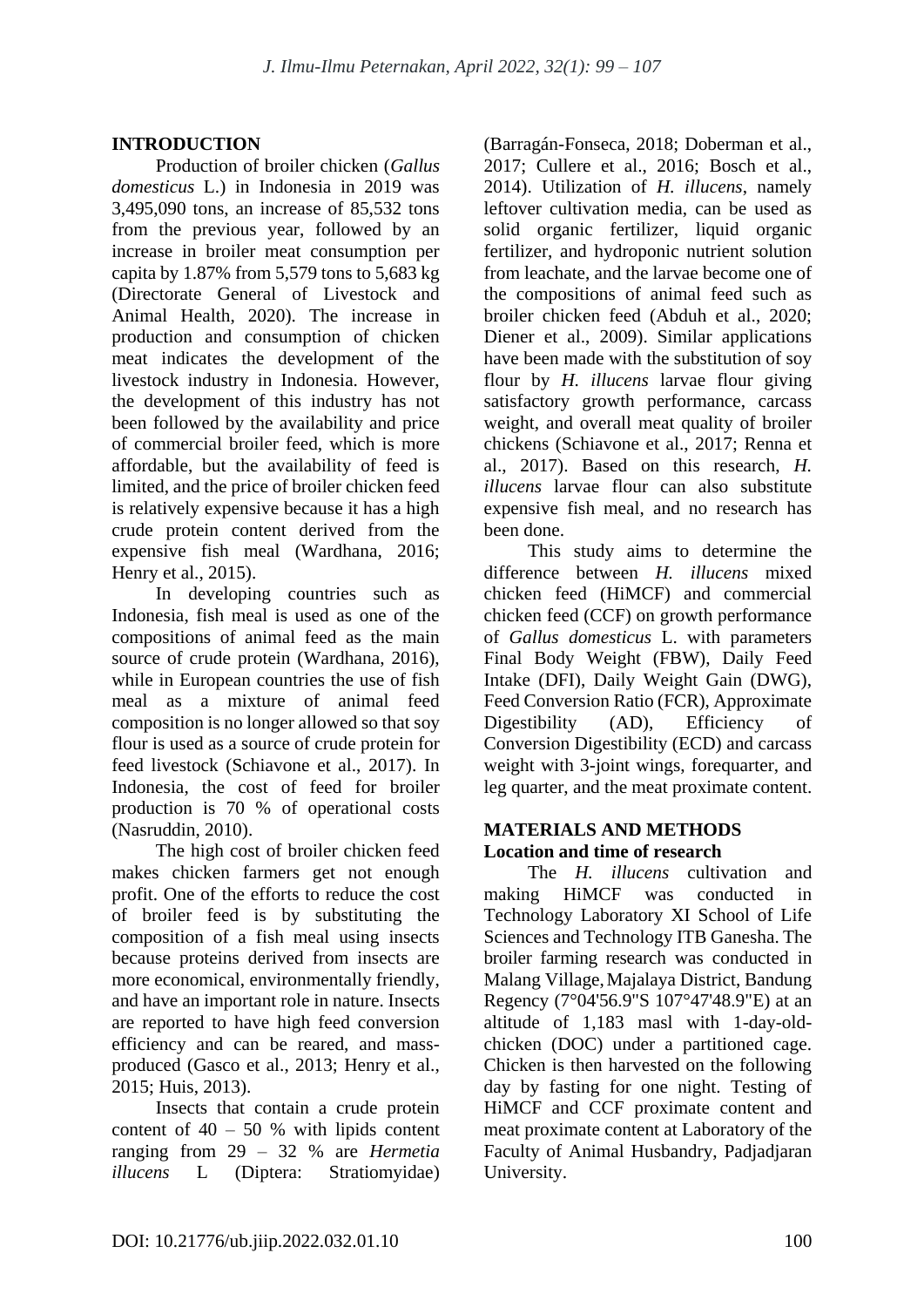#### **Statistical model**

The type of cage used was a partitioned cage with a length of 60 cm x width 60 cm x height 60 cm for each partition. Each partition is not only equipped with a base of husks to keep the chicken mat dry but also 15-watt yellow LED lamps which is equivalent to 40 lux to keep the chickens warm. This study used a Randomized Block Design (RBD) in the form of two treatments of feed with six replications using *G. domesticus* 1-DOC with a weight of 74-75 g and commercial chicken feed (BR1) from CV. Missouri Poultry Bandung City, and without water restriction. Each partition was filled with four chickens so the total used was 48 chickens.

# **Feed**

The type of feed used was commercial chicken feed (CCF) from feed mill production and *H. illucens* mixed chicken feed (HiMCF). Larvae and prepupae of *H. illucens* were fed with fruit waste and palm kernel meal for 18-21 days and harvested directly put in the refrigerator for one day, after that it is dried in direct sunlight until the water content is about 10% and mashed using a blender. Larvae and prepupae of *H. illucens* flour will substitute fish meal for 20% of the composition of commercial chicken feed in HiMCF feed treatment. The composition of HiMCF feed is 400 g commercial chicken feed, 270 g cornflour, 180 g bran, 91.2 g fish meal, 36 g *H. illucens* larvae flour, 3.6 g *H. illucens* prepupa flour, 7.2 g papaya leaf, 6 g gelatin, and 6 g premix for one kilogram of feed (Schiavone *et al.*, 2017; Renna et al.,2017). Testing of BSF mixed chicken feed and commercial chicken feed proximate content at Laboratory of the Faculty of Animal Husbandry, Padjadjaran University. Feeding was given two times a day at 08.00 am and 04.00 pm and each feeding in the week  $1<sup>st</sup>$  of 50 g, the week  $2<sup>nd</sup>$ of 70 g, and the week  $3-5<sup>th</sup>$  of 100 g for one chicken (Cobb, 2018; Schiavone et al., 2017). Feed and drink containers are cleaned every day, while the rice husk is replaced twice a week.

#### **Data observations and statistical analysis**

Microclimate condition as temperature, relative humidity, and light intensity was recorded using Data Logger HOGO U12-012. Observation of *G. domesticus* weight data was carried out every day and tried to avoid chicken stress and leftover feed weighed every time they are given feed. Whole chicken every treatment and leftover feed were weighed using a digital scale with an accuracy of 1 g and a weight limit of 25 kg.

Chicken carcass analysis used one chicken from each replicate which was taken randomly to be slaughtered and cut into three parts into 3-joint wings, forequarter, and leg quarter then each part is weighed. Analysis of the proximate content of chicken meat in the Laboratory of the Faculty of Animal Husbandry, Padjadjaran University by taking 100 g of chicken meat from each part. Data was compiled using Microsoft Excel 365 64-bit software.

The data is then processed to obtain Initial Body Weight (IBW), Final Body Weight (FBW), Daily Feed Intake (DFI), Daily Weight Gain (DWG), Feed Conversion Ratio (FCR), Approximate Digestibility (AD), Efficiency Conversion Digestibility (ECD) (Schiavone et al., 2017), dan percentage of the carcass, 3-joint wings, forequarter, leg quarter data (Bell and Weaver, 2002). The results of the processed data were then analyzed using IBM SPSS Statistics 25 64-bit. The test used is the Ttest ( $\alpha$  = 0.05), followed by the requirements of normality test and validity test.

#### **RESULT AND DISCUSSION Microclimate**

During the conducted experiment, the microclimate condition (Table 1) as the temperature was strongly supporting optimal growth performance of broiler chicken as asserted by (Cobb, 2018; Schiavone et al., 2017; Renna et al.,2017) that the critical temperature for broiler chicken is 30 ºC and optimum temperature conditions at 24 ºC (Wardhana, 2016; Cobb, 2018) and the lower the temperature will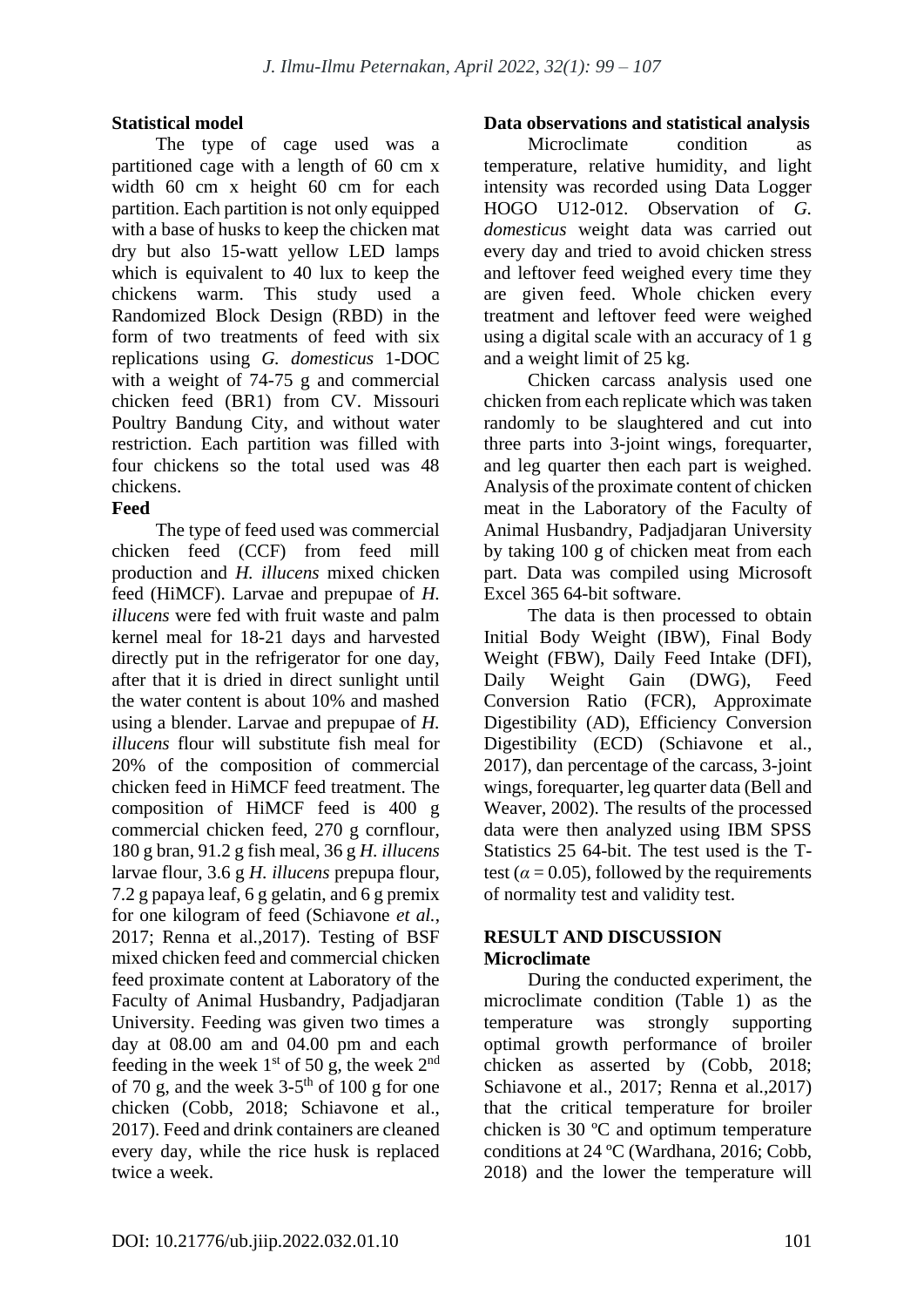increase the consumption of broiler chicken feed (Ximenes et al., 2018). because relative humidity and light intensity did not give a real effect on growth chicken. If the environment temperature exceeds the broiler chicken limit, the chicken will tend to consume more water than their feed. This phenomenon was broiler chickens as homeothermy are warm-blooded animals with thermoregulatory capabilities to maintain their body temperature (Cobb, 2018).

In addition, water is not limited due to focus research is feed treatment effect toward broiler chicken biomass growth performance.

| <b>Table 1.</b> IVIICTOCHIHAIC CONGHION |          |                  |                  |                  |  |  |
|-----------------------------------------|----------|------------------|------------------|------------------|--|--|
| Microclimate                            | Unit     | Maximum          | Minimum          | Average          |  |  |
| Temperature                             | $\Omega$ | $27.22 + 0.41$   | $22.32 \pm 0.33$ | $24.87 + 0.37$   |  |  |
| Relative humidity                       | $\%$     | $86.58 + 0.31$   | $82.86 + 0.23$   | $83.72 + 0.27$   |  |  |
| Light intensity                         | Lux.     | $35.72 \pm 0.36$ | $33.79 \pm 0.41$ | $35.07 \pm 0.35$ |  |  |

**Table 1.** Microclimate condition

#### **Feed proximate content**

The growth of broiler chickens is determined by the quality of feed, the quality, in this case, is related to the nutritional content, such as protein, lipids, carbohydrates, and fiber. In addition to quality, quantity also determines the acceleration of chicken growth. According to the requirements of SNI 8173.3:2015 starter feed for broilers aged 1 to 14 days and finisher feed for broilers aged 15 until harvest (National Standardization, 2015). The proximate content of HiMCF and CCF (Table 2) after being analyzed showed results by the Indonesian National Standard but the ash content was still above the standard. This is because the high ash content of H. illucens is 9.71% while the fish meal is 6.64% (Barragán-Fonseca, 2018; Raksakantong et al., 2010).

| Proximate content | Unit    | <b>SNI</b> starter | SNI finisher  | Treatment  |              |
|-------------------|---------|--------------------|---------------|------------|--------------|
|                   |         |                    |               | <b>CCF</b> | <b>HiMCF</b> |
| Water             | %       | Maximum 14         | Maximum 14    | 7.94       | 8.17         |
| Ash               | $\%$    | Maximum 8          | Maximum 8     | 5.82       | $8.65*$      |
| Crude protein     | $\%$    | Minimum 19         | Minimum 18    | 23.8       | 22.3         |
| Crude fiber       | $\%$    | Maximum 6          | Maximum 8     | 5.97       | $6.12*$      |
| Crude lipids      | $\%$    | Maximum 7.4        | Maximum 8     | $8.18*$    | 6.65         |
| Carbohydrate      | $\%$    | Minimum 50         | Minimum 50    | 56.2       | 54.8         |
| Metabolism energy | kcal/kg | Minimum 2,900      | Minimum 2,900 | 4,066      | 3,993        |

**Table 2**. Feed proximate content CCF and HiMCF

\*Not according to Indonesian National Standard (SNI)

#### **Broiler chicken growth performance**

The Day-Old Chicken (DOC) used had an Initial Body Weight (IBW) treatment with CCF and HiMCF there was no significant difference (T-test,  $P > 0.05$ ). DOC weight of broiler chickens is 73 - 78 g per head (Cobb, 2018). Daily Feed Intake (DFI) is the weight of feed consumed by broiler chickens to meet daily needs (Schiavone et al., 2017; Renna et al., 2017). There was no significant difference in the DFI of the Cobb strain of broiler chickens treated with CCF and HiMCF (Table 3) (Ttest,  $P > 0.05$ ). This indicates that broiler chickens consume HiMCF feed. But in the first week, there was a big difference. The average daily feed consumption requirement in the first week of CCF and HiMCF treatment was  $21.64$  g and  $15.55$  g, respectively. According to Cobb (2018) stated that the average daily feed consumption of Cobb strain broiler chickens in the first week was 20 g. The HiMCF treatment chicken feed consisted of 40%

 $F$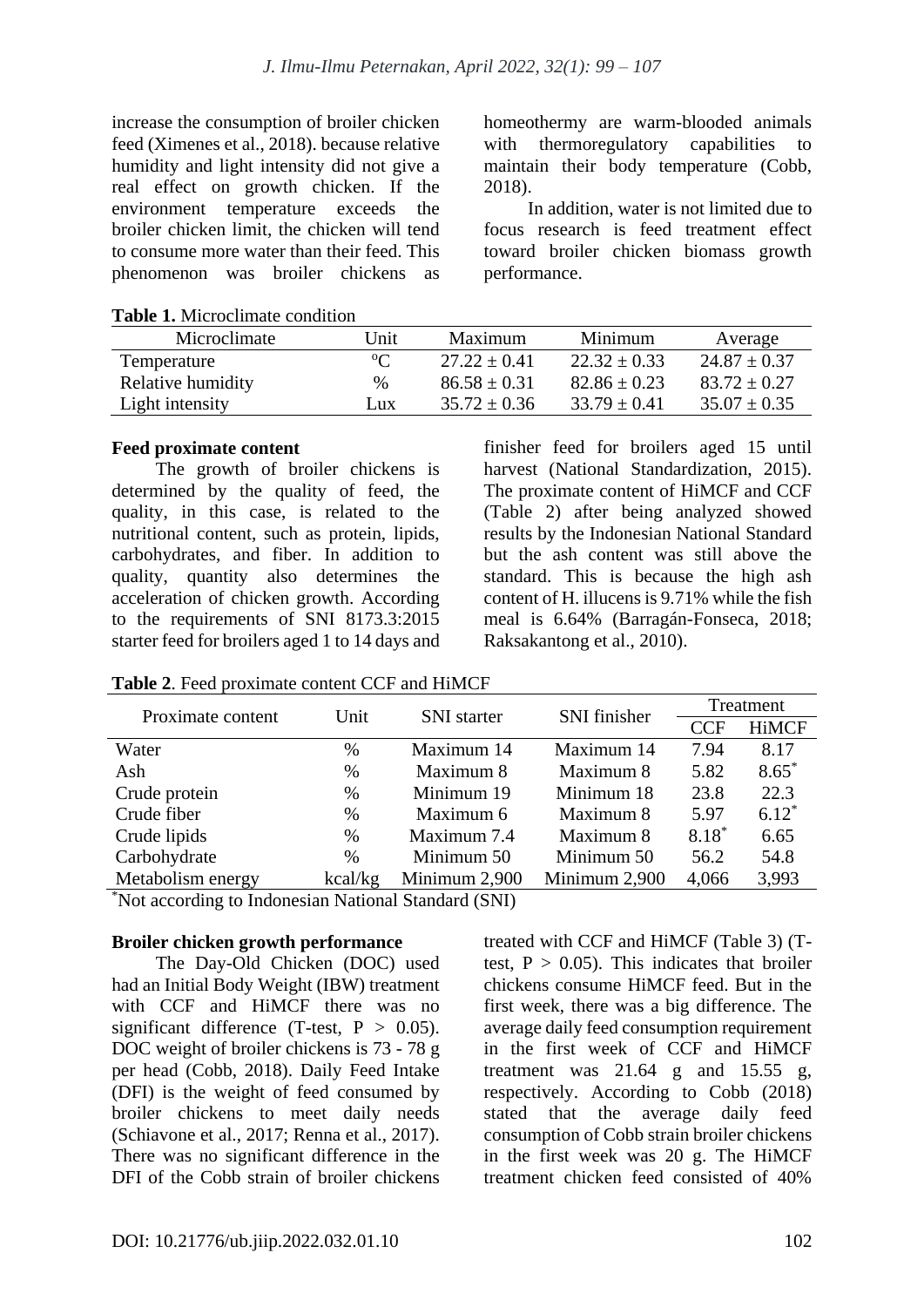commercial chicken feed which was crumbling type, while the rest was mashed which caused broiler feed preference to prefer to crumble feed. According to Azis et al. (2011) stated that broiler chickens aged 0-7 days have a very high risk of dying, it can reach 50% if the adaptation process to new feed and environment is very long. So that the daily feed consumption of the HiMCF treatment was lower than the CCF treatment.

Daily Weight Gain (DWG) is the daily weight gain of broiler chickens due to consuming feed (Schiavone et al., 2017). DWG broiler chicken CCF and HiMCF treatment (Table 3) there was no significant difference (T-test,  $P > 0.05$ ). This shows that HiMCF feed is willing to be consumed by broiler chickens. Daily chicken weight gain has experienced a difference from the beginning of the second week due to low feed consumption in the first week. The difference in weight difference between CCF and HiMCF treatments at each week which was not significantly different resulted in the accumulation of different final weights of broilers.

The average chicken weight in the fifth week of CCF and HiMCF treatment was  $1,388.80 \pm 5.45$  g and  $1.113.30 \pm 6.32$ g, respectively. Harvesting at the final weight is around 1.3 kg per head due to consumer preferences in Indonesia (Nasruddin, 2010), but the final weight of broilers treated with HiMCF does not reach it.

Feed Conversion Ratio (FCR) is the amount of feed consumed to make broiler chickens weigh one kilo (Schiavone et al., 2017). There was no significant difference between the FCR values of CCF and HiMCF treatment (T-test,  $P > 0.05$ ). According to Cobb (2018), the FCR value for the Cobb strain broiler chicken is 1.6. The FCR value shows the conversion of consumed feed into biomass for broilers. The FCR value of the HiMCF treatment was very high (Table 3) indicating that the HIMCF treatment feed was not good enough to produce high chicken biomass.

Approximate Digestibility (AD) is the ability of broilers to digest the feed given (Bosch et al., 2014). The AD value of CCF and HiMCF treatment had no significant difference (T-test,  $P > 0.05$ ). Different crude fiber and protein will make a big difference in digestibility. Increased levels of crude protein in the feed will increase the digestibility of the feed. The digestibility of crude fiber is very different from the digestibility of other food substances. Crude fiber that cannot be digested will block the action of enzymes that digest other food substances (Nasruddin, 2010).

|                                                     |               | Treatment           | p-value             |         |
|-----------------------------------------------------|---------------|---------------------|---------------------|---------|
| Parameter                                           | Unit          | <b>CCF</b>          | <b>HiCMCF</b>       | (5%)    |
| Initial Body Weight (IBW)                           | g             | $74.60 \pm 0.79$    | $74.80 \pm 0.29$    | 0.88    |
| Final Body Weight (FBW)                             | g             | $1,388.80 \pm 5.45$ | $1,113.30 \pm 6.32$ | $0.01*$ |
| Daily Feed Intake (DFI)                             | g             | $68.85 \pm 2.67$    | $63.78 \pm 2.91$    | 0.50    |
| Daily Weight Gain (DWG)                             | g             | $42.09 \pm 3.42$    | $33.73 \pm 5.73$    | 0.11    |
| Feed Conversion Ratio (FCR)                         |               | $1.64 \pm 0.21$     | $1.92 \pm 0.56$     | 0.98    |
| Approximate Digestibility (AD)                      | $\frac{0}{0}$ | $82.62 \pm 0.51$    | $76.53 \pm 0.66$    | 0.22    |
| <b>Efficiency Conversion</b><br>Digestibility (ECD) | $\frac{0}{0}$ | $57.83 \pm 1.42$    | $49.33 \pm 2.38$    | 0.68    |

**Table 3.** Growth performance broiler chicken with CCF and HiMCF

\*Significant level at 5% ( $P < 0.05$ )

The efficiency of Conversion Digestibility (ECD) is the efficiency value of feed consumption which is converted into broiler chicken biomass (Bosch et al., 2014).

There was no significant difference between the ECD values of CCF and HiMCF treatments (T-test,  $P > 0.05$ ). The ECD value of CCF treatment is very good because it is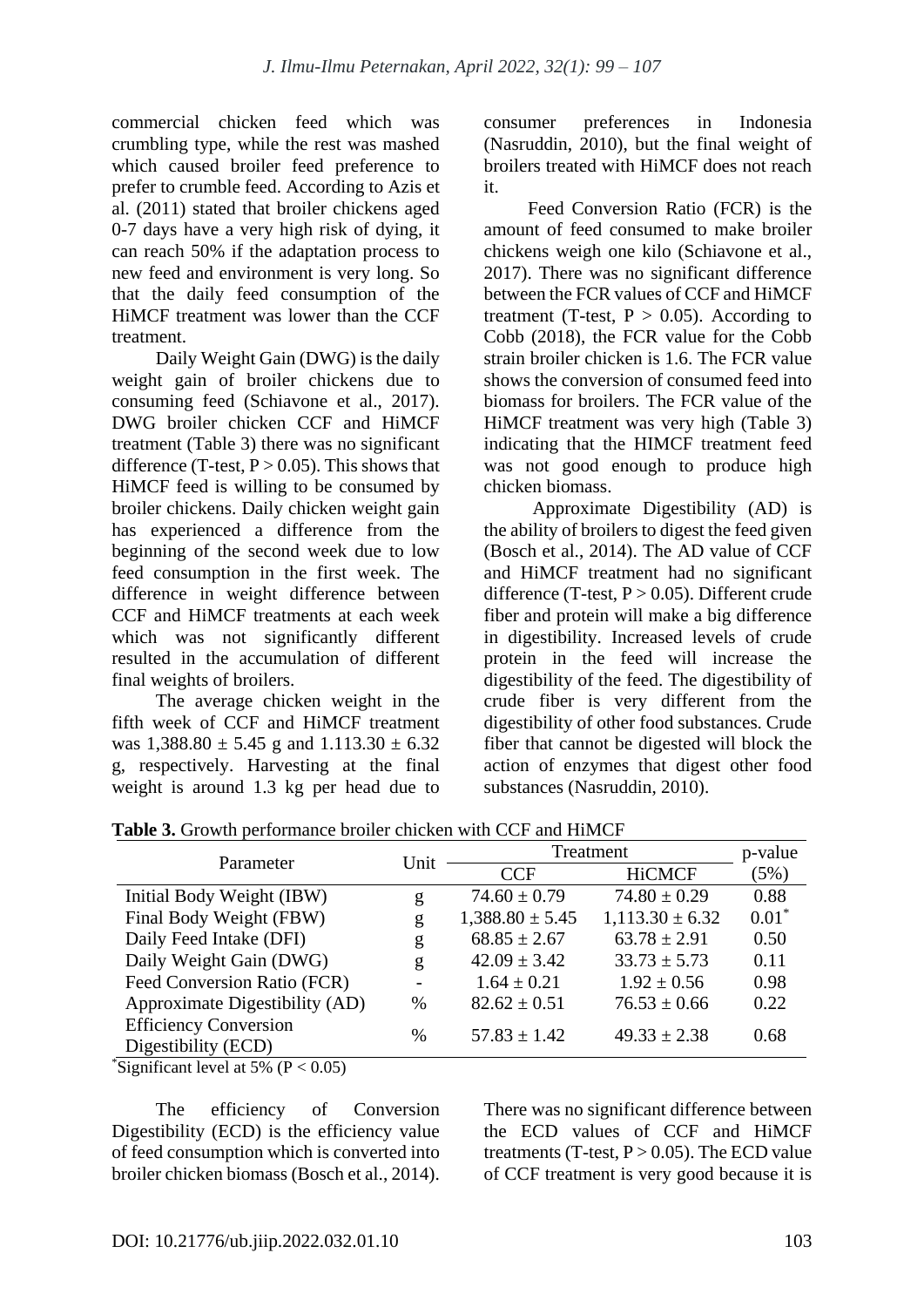close to 58% (Cobb, 2018). However, the HiMCF treatment resulted in an ECD value of 49.33% which indicated that the HiMCF treatment feed was not efficient enough for chicken digestion so that the final weight conversion was less than optimal.

The final weight of the Cobb strain broilers was measured one day before harvesting. This is done with the aim that when harvesting chickens for 12-24 hours the chickens are not fed so that the chickens do not experience stress, make it easier for blood to flow when slaughtered, and empty the digestive system of the chickens to facilitate the process of cleaning the organs in broiler chickens (Pratama et al., 2015). Final Body Weight (FBW) of CCF and HiMCF treatment had a significant difference (T-test,  $P < 0.05$ ).

The fifth week of FBW of broiler chickens is 1.4 kg (Cobb, 2018). This difference occurred because the results of the accumulation of DWG in CCF and HiMCF treatments were different but not significant so the final weight of HiMCF treatment could not be the same as the CCF treatment. The use of HiMCF will reduce production costs by 12.5% when compared to CCF productivity is only reduced by 10%. So that HiMCF can be used as an alternative feed and can produce other products such as organic fertilizer from *H. illucens*  cultivation.

# **Broiler chicken carcass**

Meat from broiler carcasses is a highly nutritious food ingredient, has a delicious taste and aroma, soft texture, and relatively cheap price, so it is liked by many people (Nasruddin, 2010). In addition, chicken carcass meat has high market demand. The carcass weight of broiler chickens is used as a benchmark for estimating profits in a broiler slaughterhouse business (Pratama et al., 2015).

Profit estimation is seen from live weight, carcass, 3-joint wings, forequarter, and leg quarter (Table 4). Live weight of broiler chickens before slaughter had a significant difference in chicken weight (Ttest,  $P < 0.05$ ) which showed a significant difference in live weight of broiler chickens. The carcass weight of broilers treated with CCF and HiMCF had a very significant difference (T-test,  $P < 0.05$ ). This is because the live weight of broiler chickens before slaughter is significant. The carcass percentage of broilers varied between 65 - 75 % of live weight for 35-day-old broilers (Bell and Weaver, 2002).

Wing weights or 3-joint wings of broiler chickens between CCF and HiMCF treatments were not significantly different (T-test,  $P > 0.05$ ). The percentage of the weight of 3-joint wings of broiler chickens with HiMCF treatment is 11.57 %, which means that according to Bell and Weaver's (2002) research, it is 9 - 12%.

The weight of the 3-joint wings of the HiMCF treatment was greater than the CCF treatment because crude lipids in broiler meat accumulated on the wings of broiler chickens that were rarely used and the behavior of the HiMCF treated chickens was more active than the CCF treatment. The forequarter weights (chest and back) of CCF and HiMCF treatments showed a very significant difference (T-test,  $P < 0.05$ ). The percentage of forequarter weight of broilers treated with HiMCF was still in normal condition because according to [9] stated that the percentage of forequarter weight was  $41 - 47$  %. Leg quarter weights (upper and lower thighs) CCF and HiMCF treatments showed significant differences  $(T-test, P < 0.05)$ .

According to Bell and Weaver (2002) stated that the percentage of leg quarter weights is 41 - 47%. The percentage of leg quarter weights in the HiMCF treatment was greater than the CCF treatment. This is because the crude lipids content of HiMCF treatment is greater than CCF so that crude lipids accumulate in the upper thighs, lower thighs, and wings (Pratama et al., 2015).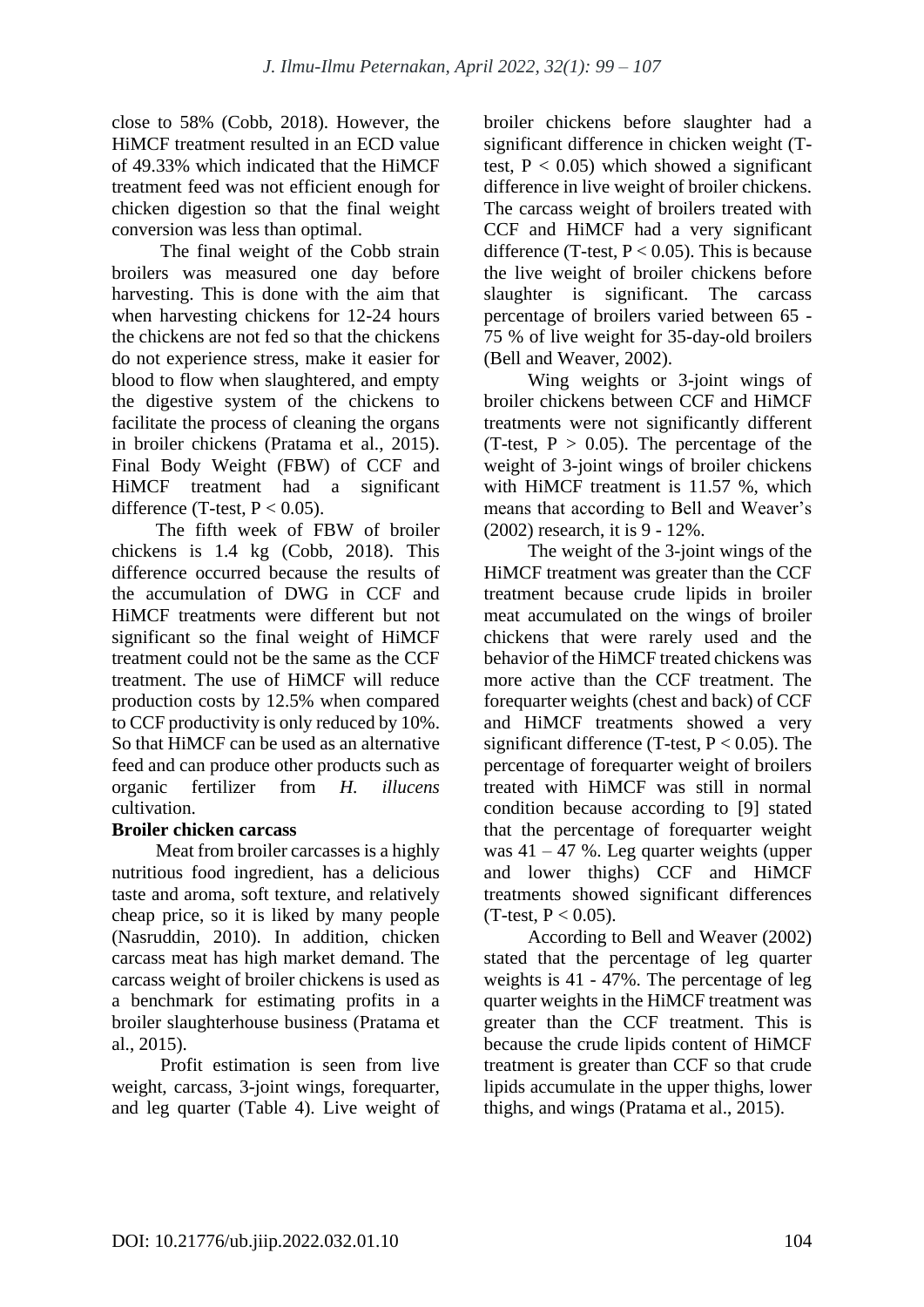|                | CCF                 |       | <b>HiMCF</b>        |       | p-value |
|----------------|---------------------|-------|---------------------|-------|---------|
| Parameter      |                     | %     |                     | $\%$  | (5%)    |
| Live weight    | $1,423.67 \pm 5.36$ | 100   | $1,242.67 \pm 4.16$ | 100   | $0.01*$ |
| Carcass weight | $994.33 \pm 4.21$   | 69.80 | $816.50 \pm 3.25$   | 65.74 | $0.01*$ |
| 3-joint wings  | $89.50 \pm 4.39$    | 9.02  | $94.33 \pm 3.42$    | 11.57 | 0.21    |
| Forequarter    | $452.17 \pm 3.97$   | 45.46 | $338.17 \pm 4.89$   | 41.35 | $0.01*$ |
| Leg quarter    | $438.17 \pm 3.10$   | 44.06 | $369.33 \pm 2.15$   | 45.39 | $0.01*$ |

**Table 4.** Broiler chicken carcass weight with CCF and HiMCF

Significant level at 5% ( $P < 0.05$ )

#### **Meat proximate content**

Provision of broiler chicken feed containing balanced proximate according to SNI for broiler chickens will produce good quality chicken meat. One of the parameters of chicken meat that has good quality and quality is that it has a balanced proximate content. The results of the proximate analysis of broiler meat on CCF and HiMCF treatments (Table 5) showed the same results based on descriptive analysis. This indicates that the HiMCF treatment feed was able to produce the same proximate content as the CCF treatment.

The proximate content of CCF and HiMCF treated chicken meat was approximately the same as that of (Oliveira et al., 2016). So that the results of the study of proximate content with CCF and HiMCF treatments were very good.

**Table 5.** Meat proximate content CCF and HiMCF

| Proximate content | Unit      | Treatment  |              | Oliveira et al. |
|-------------------|-----------|------------|--------------|-----------------|
|                   |           | <b>CCF</b> | <b>HiMCF</b> | (2016)          |
| Water             | $\%$      | 55.02      | 59.78        | 70.12           |
| Ash               | %         | 4.10       | 4.37         | 2.67            |
| Crude protein     | $\%$      | 20.39      | 19.33        | 20.40           |
| Crude lipids      | $\%$      | 6.83       | 9.15         | 6.65            |
| Carbohydrate      | $\%$      | 68.69      | 67.15        | $\qquad \qquad$ |
| Metabolism energy | kcal / kg | 3,273      | 3.107        |                 |

# **CONCLUSIONS**

The feeding of HiMCF and CCF treatment on the growth of broiler chickens to DFI, DWG, FCR, AD, and ECD was the same except for FBW. While the feeding of HiMCF and CCF treatment to the carcass weight was not the same except for 3-joint wings. The feeding of HiMCF and CCF treatment gave the same proximate content of broiler chicken meat.

# **ACKNOWLEDGMENT**

This research was partially funded by the Research, Community Service, and Innovation (PPMI) project of the Agrotechnology and Bioproduct Technology Research Group, School of Life Sciences and Technology, Institut Teknologi Bandung. The author is grateful to Suyitno, Farhan Ilham Wira Rohmat, and Fauzan Fadhil Mufid who have helped in this research.

# **REFERENCES**

- Abduh, M. Y., Permana, A. D., Firmansyah, M., Indira, T. I., & Shafitri, T. R. (2020). *From ITB for Indonesia: Biorefinery Black Soldier Fly*. ITB Press.
- Azis, A., Abbas, H., Heryandi, Y., & Kusnadi, E. (2011). Pertumbuhan kompensasi dan efisiensi produksi ayam broiler yang mendapat pembatasan waktu makan. *Media Peternakan*, *34*(1), 50–57. https://doi. org/10.5398/medpet.2011.34.1.50
- Barragán-Fonseca, K. B. (2018). *Flies are what they eat: Tailoring nutrition of*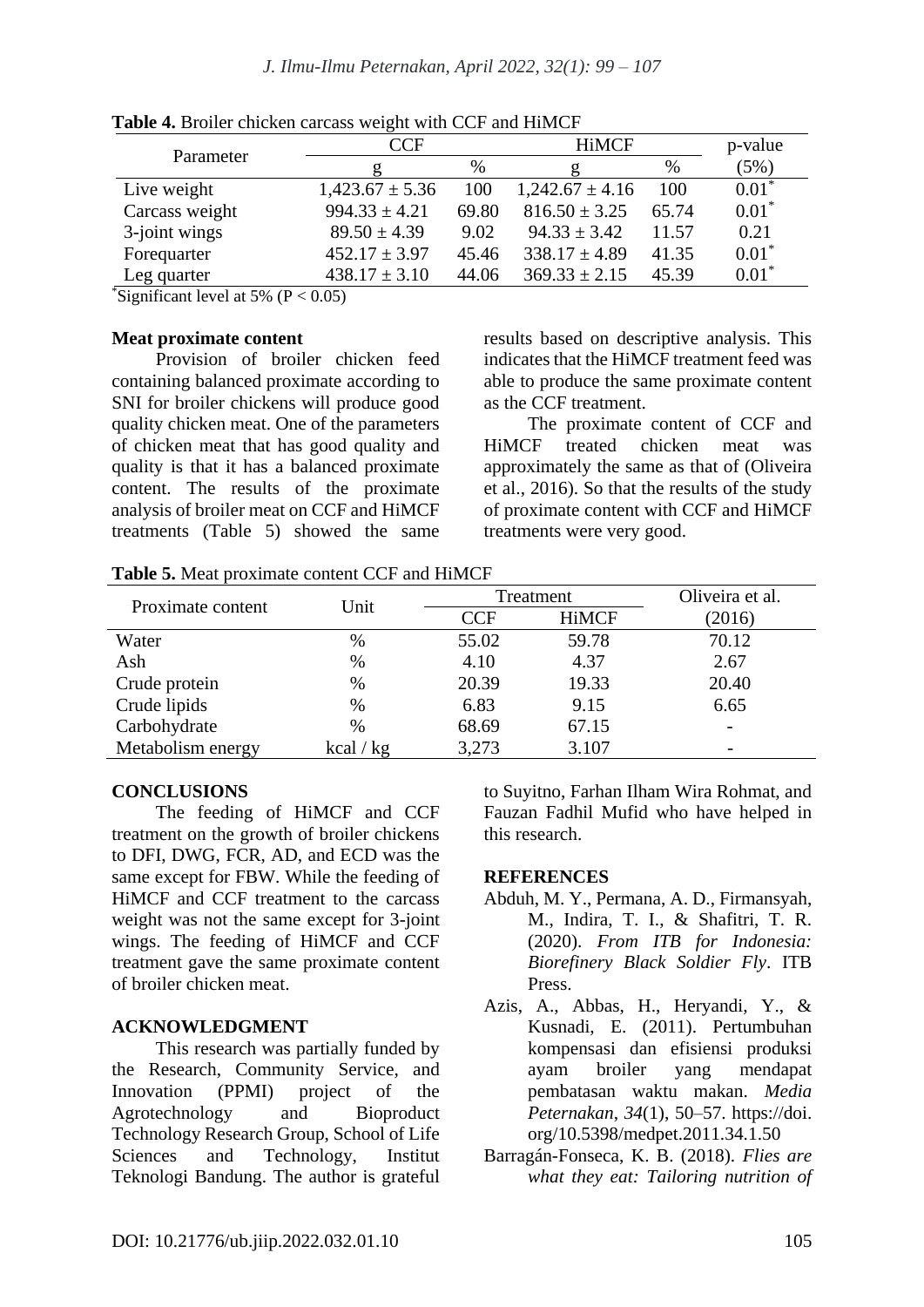*Black Soldier Fly (Hermetia illucens L.) for larval biomass production and fitness*. Wageningen University.

- Bell, D., & Weaver, W. D. (2002). Commercial Chicken Meat and Egg Production. In D. D. Bell & W. D. Weaver (Eds.), *Commercial Chicken Meat and Egg Production*. Springer US. https://doi.org/10.1007/978-1- 4615-0811-3
- Bosch, G., Zhang, S., Oonincx, D. G. A. B., & Hendriks, W. H. (2014). Protein quality of insects as potential ingredients for dog and cat foods. *Journal of Nutritional Science*, *3*(1), 1– 4. https://doi.org/10.1017/jns.2014.23
- Cobb-Vantress. (2018). Broiler Performance & Nutrition Supplement Cobb500. In *Cobb Vantres.Com*.
- Cullere, M., Tasoniero, G., Giaccone, V., Miotti-Scapin, R., Claeys, E., De Smet, S., & Dalle Zotte, A. (2016). Black soldier fly as dietary protein source for broiler quails: apparent digestibility, excreta microbial load, feed choice, performance, carcass and meat traits. *Animal*, *10*(12), 1923– 1930. https://doi.org/10.1017/S17517 31116001270
- de Oliveira, J., Avanço, S. V., Garcia-Neto, M., & Ponsano, E. H. G. (2016). Composition of broilers meat. *Journal of Applied Poultry Research*, *25*(2), 173–181. https://doi.org/10.3382/japr/ pfv095
- Diener, S., Zurbrügg, C., & Tockner, K. (2009). Conversion of organic material by black soldier fly larvae: establishing optimal feeding rates. *Waste Management & Research: The Journal for a Sustainable Circular Economy*, *27*(6), 603–610. https://doi. org/10.1177/0734242X09103838
- Directorate General of Livestock and Animal Health. (2020). *Livestock and Animal Health Statistics 2020*. Ministry of Agriculture Indonesia.
- Dobermann, D., Swift, J. A., & Field, L. M. (2017). Opportunities and hurdles of

edible insects for food and feed. *Nutrition Bulletin*, *42*(4), 293–308. https://doi.org/10.1111/nbu.12291

- Gasco, L., Henry, M., Piccolo, G., Marono, S., Gai, F., Renna, M., Lussiana, C., Antonopoulou, E., Mola, P., & Chatzifotis, S. (2016). Tenebrio molitor meal in diets for European sea bass (Dicentrarchus labrax L.) juveniles: Growth performance, whole body composition and in vivo apparent digestibility. *Animal Feed Science and Technology*, *220*(1), 34– 45. https://doi.org/10.1016/j.anifeed sci.2016.07.003
- Henry, M., Gasco, L., Piccolo, G., & Fountoulaki, E. (2015). Review on the use of insects in the diet of farmed fish: Past and future. *Animal Feed Science and Technology*, *203*(1), 1– 22. https://doi.org/10.1016/j.anifeed sci.2015.03.001
- Nasruddin. (2010). Nutrition food composition broiler finisher from several local food materials. *Dinamika Penelitian BIPA*, *21*(38), 144–152.
- National Standardization. (2015). *SNI 8173.3:2015*. BSN.
- Pratama, A., Suradi, K., Balia, roostita l, Chairunnisa, H., Lengkey, hendronoto aw, Sutardjo, D. S., Suryaningsih, L., Gumilar, J., Wulandari, E., & Putranto, W. S. (2015). Evaluasi karakteristik sifat fisik karkas ayam broiler berdasarkan bobot badan hidup. *Jurnal Ilmu Ternak*, *15*(2), 61–65.
- Raksakantong, P., Meeso, N., Kubola, J., & Siriamornpun, S. (2010). Fatty acids and proximate composition of eight Thai edible terricolous insects. *Food Research International*, *43*(1), 350– 355. https://doi.org/10.1016/j.foodres. 2009.10.014
- Rohmadi, D., Harimurti, S., & Wihandoyo, W. (2021). Performance native chicken treated by different stocking density and litter type. *Jurnal Ilmu-Ilmu Peternakan*, *31*(2), 95–101. https://doi.org/10.21776/ub.jiip.2021.